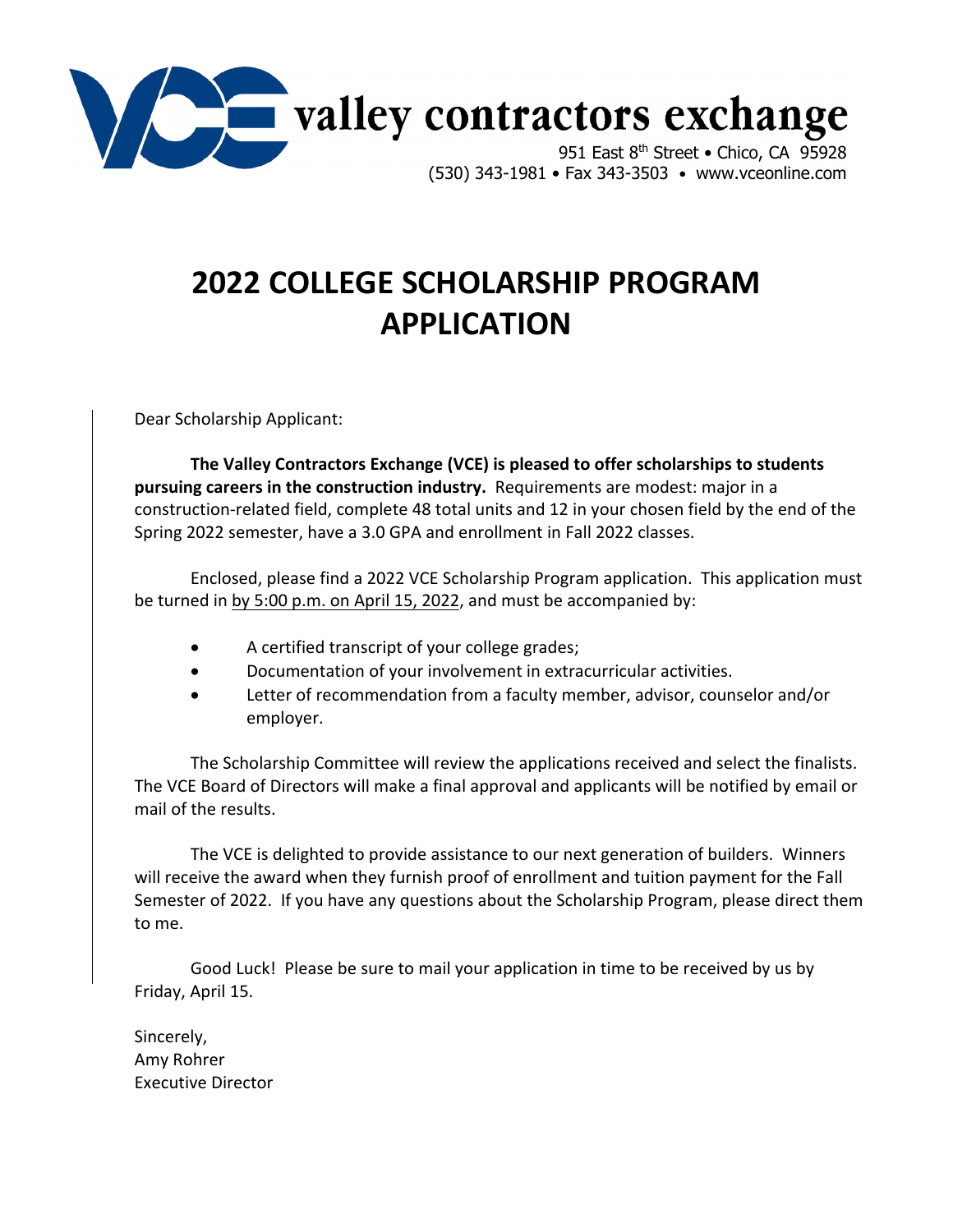

# **COLLEGE SCHOLARSHIP PROGRAM CONSTRUCTION‐RELATED FIELDS**

The Valley Contractors Exchange Scholarship Program has been established as a means to support college students in pursuing career training in construction‐related fields.

### **ELIGIBILITY**

The program is open to college students pursuing a degree in a field related to the construction industry. Application for scholarship funds may be made by students currently enrolled in a university, college or trade school. Applicants must have a minimum GPA of 3.0 with 48 cumulative units completed and at least 12 of those units in your chosen field by the end of the Spring 2022 semester.

### **BASIS OF AWARD**

Selection of a recipient will be based on transcripts (GPA), achievements and leadership qualities. Finalists may undergo a personal interview. The amount of money available will be determined at the time a recipient is chosen. Scholarship money will be distributed directly to the student upon receiving proof of enrollment and tuition payment for the Fall 2022 semester.

### **APPLICATION DEADLINE**

Application to this scholarship program can be made by completing this form and returning it, with the required attachments, to the Valley Contractors Exchange no later than 5:00 p.m. on April 15, 2022.

Questions about this Scholarship Program may be addressed to Elizabeth Carter, Planroom Manager, at (530) 343‐1981 or elizabeth@vceonline.com.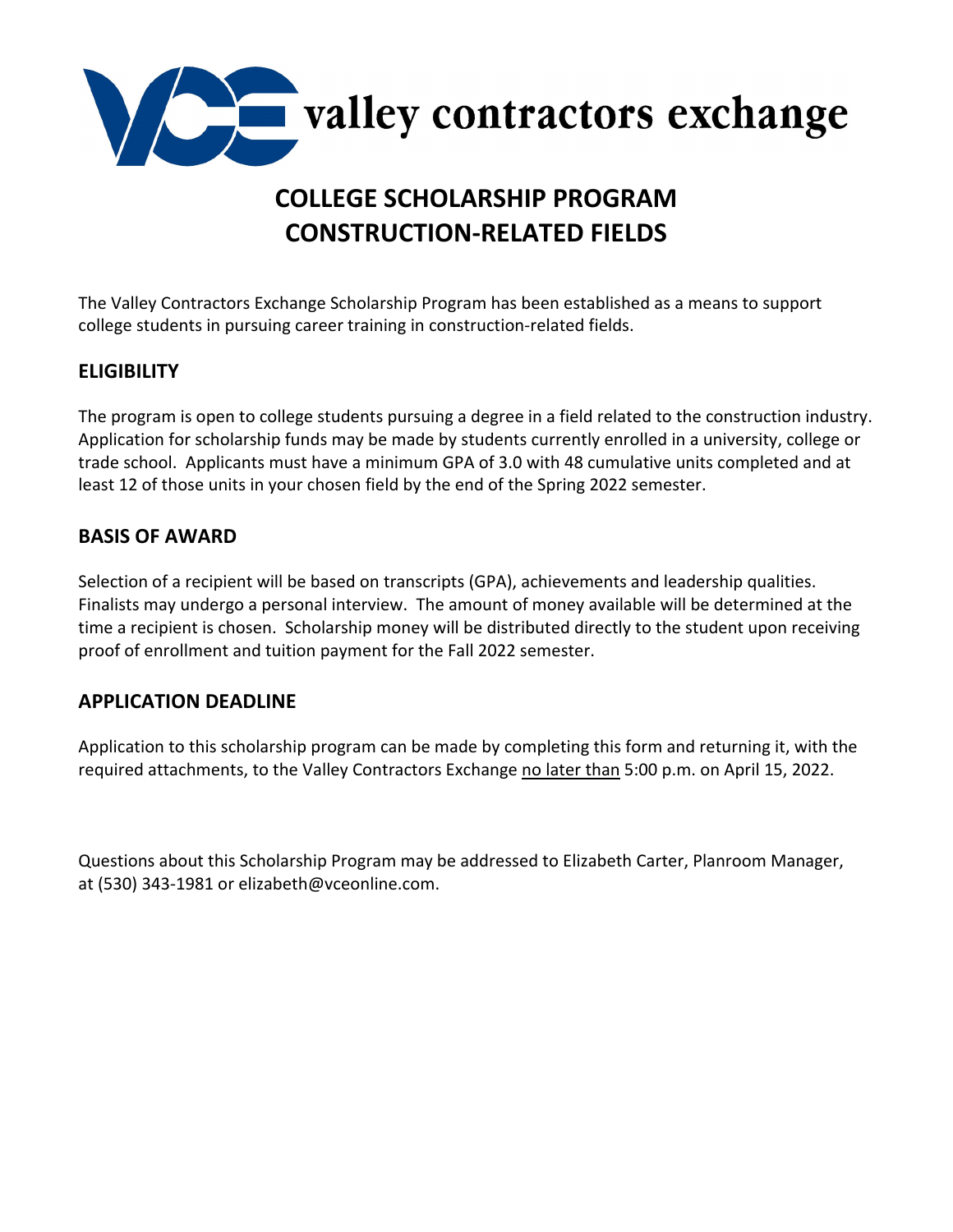

## **SCHOLARSHIP APPLICATION ‐ COLLEGE**

|                              | First                                             | Middle      | Last        |                                                                                                                                                                                                                                                                                |
|------------------------------|---------------------------------------------------|-------------|-------------|--------------------------------------------------------------------------------------------------------------------------------------------------------------------------------------------------------------------------------------------------------------------------------|
|                              |                                                   |             |             |                                                                                                                                                                                                                                                                                |
|                              |                                                   |             |             |                                                                                                                                                                                                                                                                                |
|                              |                                                   |             |             |                                                                                                                                                                                                                                                                                |
|                              | <b>College Presently Attending:</b>               |             |             | <u> 1989 - Johann Barbara, martin amerikan basal dan berasal dan berasal dalam basal dan berasal dan berasal dan</u>                                                                                                                                                           |
|                              |                                                   |             |             | Name of Scholarship Coordinator at your school: _________________________________                                                                                                                                                                                              |
| <b>High School Attended:</b> |                                                   |             |             |                                                                                                                                                                                                                                                                                |
|                              |                                                   |             |             | Name: $\sqrt{2}$ Name: $\sqrt{2}$ Name: $\sqrt{2}$ Name: $\sqrt{2}$ Name: $\sqrt{2}$ Name: $\sqrt{2}$ Name: $\sqrt{2}$ Name: $\sqrt{2}$ Name: $\sqrt{2}$ Name: $\sqrt{2}$ Name: $\sqrt{2}$ Name: $\sqrt{2}$ Name: $\sqrt{2}$ Name: $\sqrt{2}$ Name: $\sqrt{2}$ Name: $\sqrt{2$ |
| Location:                    |                                                   |             |             |                                                                                                                                                                                                                                                                                |
|                              | <b>EDUCATIONAL OR VOCATIONAL PLANS</b>            |             |             |                                                                                                                                                                                                                                                                                |
|                              |                                                   |             |             | Your major field of study: Notice that the study of the state of the state of the state of the state of the st                                                                                                                                                                 |
|                              |                                                   |             |             |                                                                                                                                                                                                                                                                                |
|                              |                                                   |             |             |                                                                                                                                                                                                                                                                                |
|                              | What degree or certificate do you plan to obtain: |             |             |                                                                                                                                                                                                                                                                                |
| <b>A.A.</b>                  | <b>B.A.</b>                                       | <b>B.S.</b> | <b>M.A.</b> | <b>Trade School Certificate</b>                                                                                                                                                                                                                                                |
|                              |                                                   |             |             | What vocational/trade school, community college, college or university do you plan to attend Fall 2022?                                                                                                                                                                        |
|                              |                                                   |             |             |                                                                                                                                                                                                                                                                                |
|                              |                                                   |             |             |                                                                                                                                                                                                                                                                                |

**Educational institution from which you hope to obtain your degree or certificate:**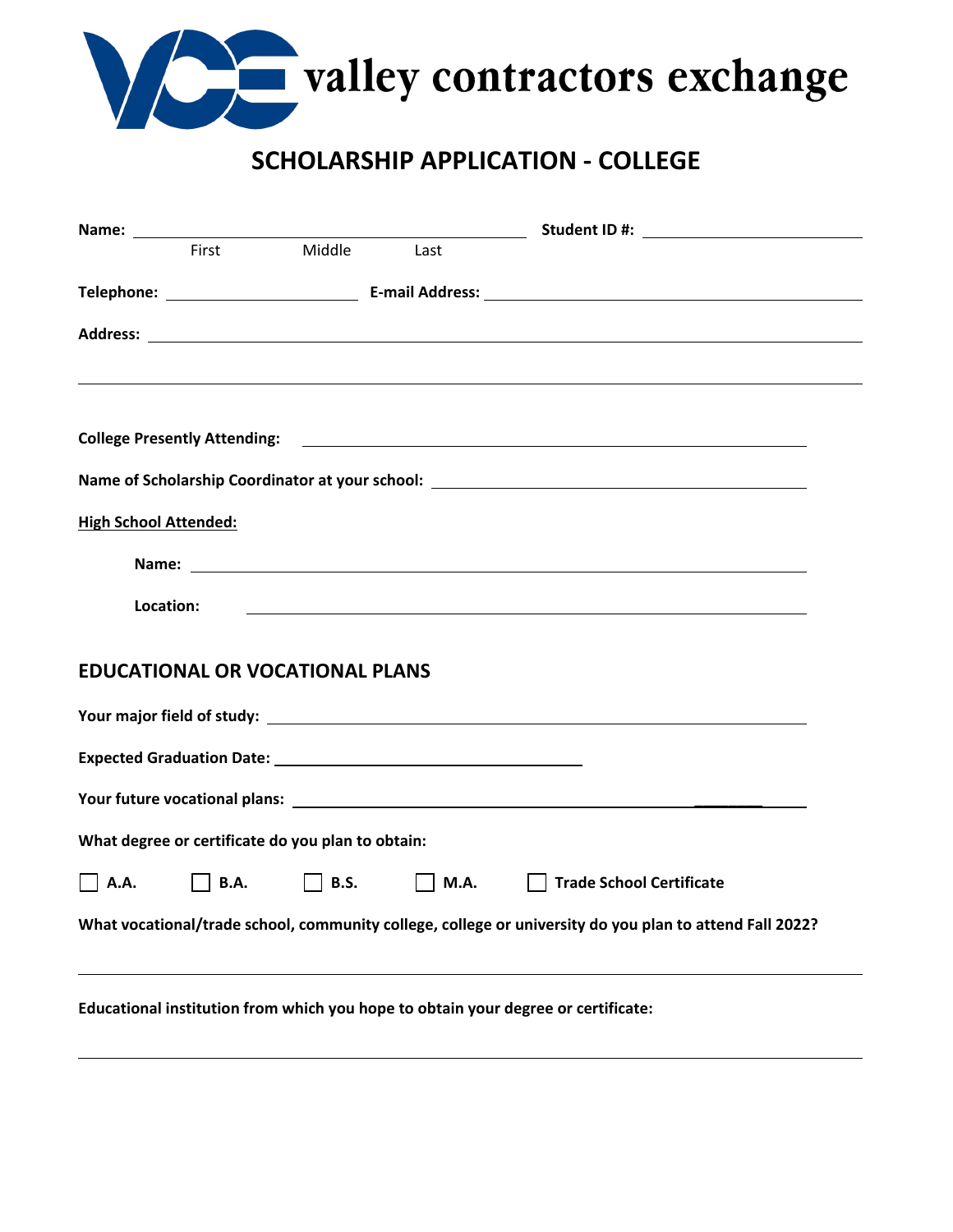### **FINANCIAL INFORMATION:**

| $\vert$ $\vert$ YES<br>Have you submitted a Free Application for Federal Student Aid (FAFSA)<br><b>NO</b><br>If yes, please submit verification with your application. (Student Aid Report (SAR) or screenshot showing 'Current<br>Application Status' from your FAFSA account.) |
|----------------------------------------------------------------------------------------------------------------------------------------------------------------------------------------------------------------------------------------------------------------------------------|
| Are all, or part, of your Education Expenses paid through a scholarship and/or financial aid?<br>All Part NO                                                                                                                                                                     |
| Are all, or part, of your Living Expenses paid through a scholarship and/or financial aid?<br>All<br>Part    <br><b>NO</b>                                                                                                                                                       |
| Have you been employed during your college experience?<br>YES<br><b>NO</b><br>If yes, where? / what position?                                                                                                                                                                    |
| <b>EXTRA CURRICULAR ACTIVITIES:</b>                                                                                                                                                                                                                                              |
| <b>SCHOOL:</b>                                                                                                                                                                                                                                                                   |
| Honors and Awards (Year and Description)                                                                                                                                                                                                                                         |
|                                                                                                                                                                                                                                                                                  |
| Offices and Leadership Positions (Organization, Position, Year)                                                                                                                                                                                                                  |
|                                                                                                                                                                                                                                                                                  |
| Member of Teams & Organizations (Team/Organization and Year)                                                                                                                                                                                                                     |
|                                                                                                                                                                                                                                                                                  |
| <b>School/Program-Sponsored Community Activity</b>                                                                                                                                                                                                                               |
|                                                                                                                                                                                                                                                                                  |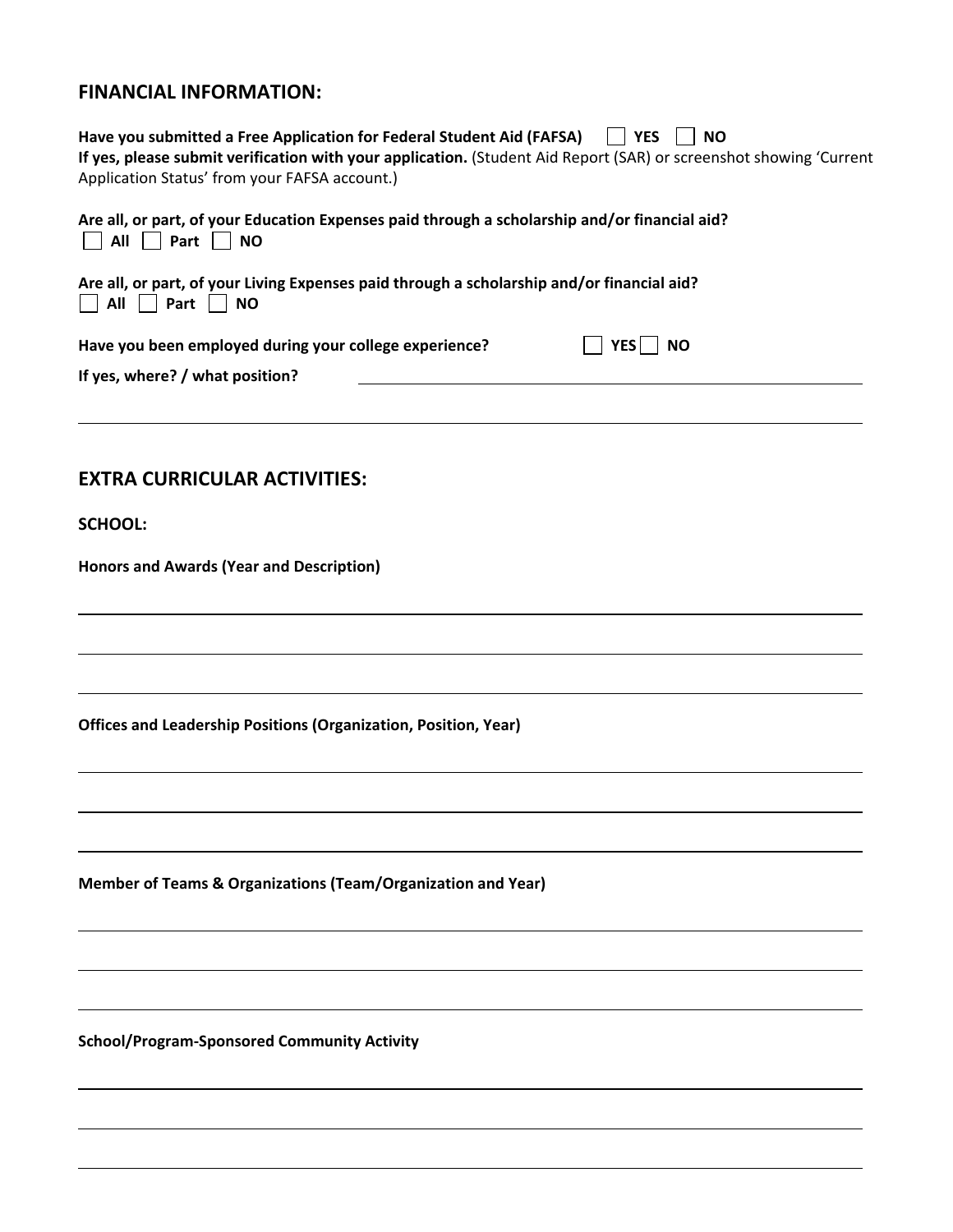#### **CIVIC AND OTHER**

| <b>Honors and Awards (Year and Description)</b>                                                                                                                                         |
|-----------------------------------------------------------------------------------------------------------------------------------------------------------------------------------------|
|                                                                                                                                                                                         |
| <b>Public Service and Community Volunteer Activities</b>                                                                                                                                |
|                                                                                                                                                                                         |
| Have you volunteered at a VCE event? $\Box$ YES<br>NO If yes, which one?<br>NO If yes, which one?                                                                                       |
| <b>ADDITIONAL INFORMATION</b>                                                                                                                                                           |
| Why did you choose your Major? Use additional pages if necessary.                                                                                                                       |
|                                                                                                                                                                                         |
|                                                                                                                                                                                         |
|                                                                                                                                                                                         |
| Please state your vocational and/or professional goals and make any comments that you would like to<br>concerning your future educational plans. Use additional pages if necessary.     |
|                                                                                                                                                                                         |
|                                                                                                                                                                                         |
|                                                                                                                                                                                         |
|                                                                                                                                                                                         |
| Please sign and date this application form and forward to the Valley Contractors Exchange. Be sure to include<br>the required documents in order to be considered for this scholarship. |
| Signed:<br>Date:                                                                                                                                                                        |